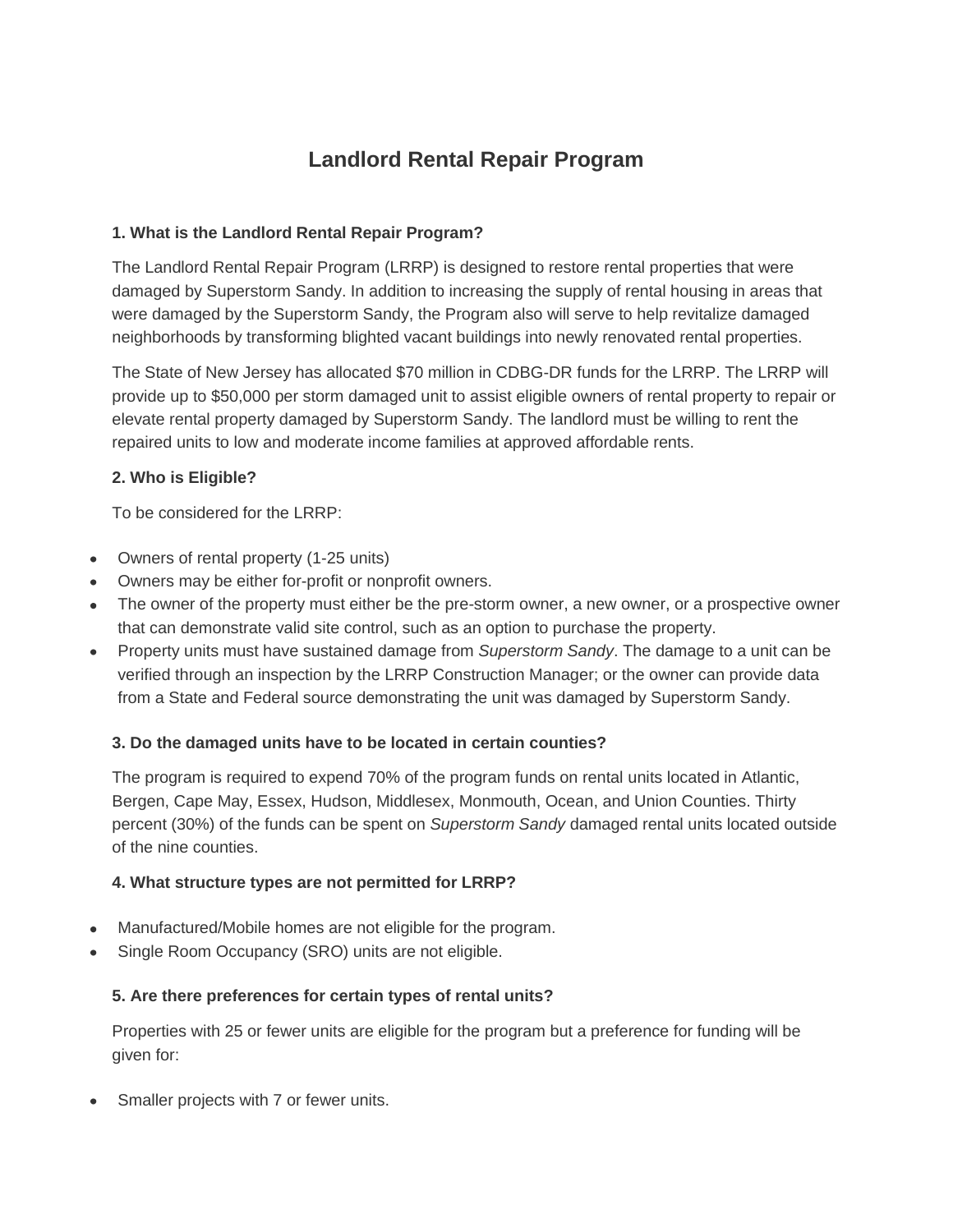- Properties with mold remediation needs.
- Properties that will be used for special needs housing.

# **6. How does the extent of damage to my property affect my LRRP eligibility?**

The extent of damage is important in several ways:

- 1. To be eligible, the property must have sustained significant damage to be eligible for the program.
- 2. Owner of properties that are deemed substantially damaged (sustained more than 50% damage of their assessed value) and are located in a flood plain may be required to elevate the property. Currently, HUD does not allow reimbursement for any work already performed on a structure that is substantially damaged.
- 3. Owners of properties that had more than 75% damage may be required to reconstruct the property. This program is primarily targeted to those units in need of repair, not reconstruction. Those properties will be considered on a case-by-case basis and may not be eligible.
- 4. If the repair costs exceed the \$50,000 LRRP funds, the Owner will have to provide the additional funding needed to repair the unit(s) in accordance with local, state, and federal building codes.

# **7. Does my income affect my eligibility for LRRP?**

No, the owner's income is not a factor for the LRRP program.

# **8. Do rental properties have to be year round rentals?**

To be eligible for LRRP the units must be year round rentals. The properties did not have to be yearround rentals before Superstorm Sandy, but the owner must agree that the units will be used for year round rentals after they are repaired.

## **9. Can an owner be a corporation as well as a person?**

Yes, if a corporation owns the property, the application should be made in the name of the corporation.

## **10. Can a "mixed use" property be considered?**

A mixed use property is one that has both residential rental units and commercial or retail space, such as offices or a convenience store. Rental units in mixed use properties may be considered but LRRP funds cannot be used to repair the non-rental units or convert the commercial/retail space to residential rental units.

**11. Can a building that has both an owner-occupied unit and a rental unit qualify for LRRP? Yes. The owner can apply for RREM assistance for the owner-occupied unit and LRRP for the rental unit(s). The owner does not have to receive RREM assistance in order to receive LRRP funds for the rental units.**

## **12. What are my obligations if I receive LRRP funds?**

Repairs must meet all applicable federal, state and local requirements.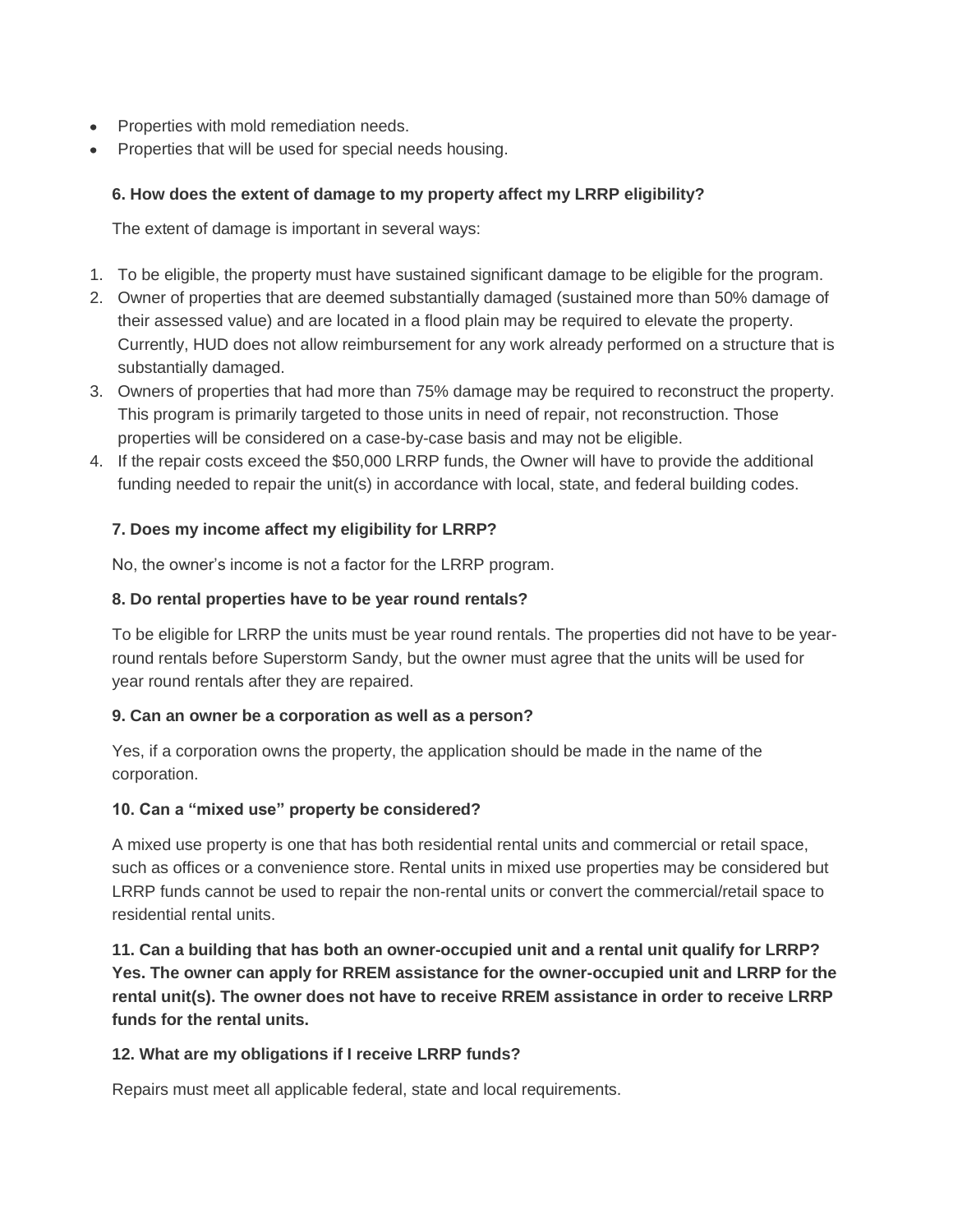The program funds are structured as a forgivable loan. Owners must agree to lease assisted units to low and moderate income households and charge rents that are established for the program. Forprofit owners are required to comply with these provisions for the first occupancy and must sign a one-year lease. Nonprofit owners must comply with these unit affordability requirements for 5 years. If the owner fails to meet these requirements, the LRRP funds must be repaid. The loan is forgiven when the occupancy requirements are met.

### **13. Who qualifies as a Low and Moderate Income Household?**

The Department of Housing and Urban Development (HUD) publishes Low Income Limits that represent approximately 80% of the median income in the area. Income limits are published for each jurisdiction and vary by household size. The 2013 income limits adjusted for household size for the nine most impacted counties are listed below. The income limits are subject to change, and will be updated by DCA as information is received.

| FY 2013 80% AMI Income Limits |          |          |          |          |          |          |           |           |
|-------------------------------|----------|----------|----------|----------|----------|----------|-----------|-----------|
|                               | 1 Person | 2 Person | 3 Person | 4 Person | 5 Person | 6 Person | 7 Person  | 8 Person  |
| Bergen                        | \$50,050 | \$58,200 | \$64,450 | \$72,700 | \$78,550 | \$84,350 | \$90,150  | \$96,000  |
| <b>Essex</b>                  | \$45,100 | \$51,550 | \$58,000 | \$64,400 | \$69,600 | \$74,750 | \$79,900  | \$85,050  |
| <b>Hudson</b>                 | \$43,200 | \$49,400 | \$55,550 | \$61,700 | \$66,650 | \$71,600 | \$76,550  | \$81,450  |
| Middlesex                     | \$58,200 | \$66,500 | \$74,800 | \$83,100 | \$89,750 | \$96,400 | \$103,050 | \$109,700 |
| Monmouth                      | \$46,050 | \$52,600 | \$59,200 | \$65,750 | \$71,050 | \$76,300 | \$81,550  | \$86,800  |
| Ocean                         | \$46,050 | \$52,600 | \$59,200 | \$65,750 | \$71,050 | \$76,300 | \$81,550  | \$86,800  |
| Atlantic                      | \$38,400 | \$43,900 | \$49,400 | \$54,850 | \$59,250 | \$63,650 | \$68,050  | \$72,450  |
| Cape May                      | \$41,800 | \$47,800 | \$53,750 | \$59,700 | \$64,500 | \$69,300 | \$74,050  | \$78,850  |
| <b>Union</b>                  | \$45,100 | \$51,550 | \$58,000 | \$64,400 | \$69,600 | \$74,750 | \$79,900  | \$85,050  |

#### **14. What rents can I charge?**

Rents are limited to the lesser of the market rent for the unit and rent schedule established by the Department of Community Affairs, which is based on 30% of 80% of the Area Median Income per county.

#### **15. Can I select my own tenants?**

Yes. Owners can select their own tenants, provided the tenants meet the low and moderate income eligibility criteria. However, before the landlord leases the unit, the income of the tenant selected must be confirmed by the LRRP program

## **16. How do I apply for the Landlord Rental Repair Program?**

Applying for the LRRP is easy. You can apply: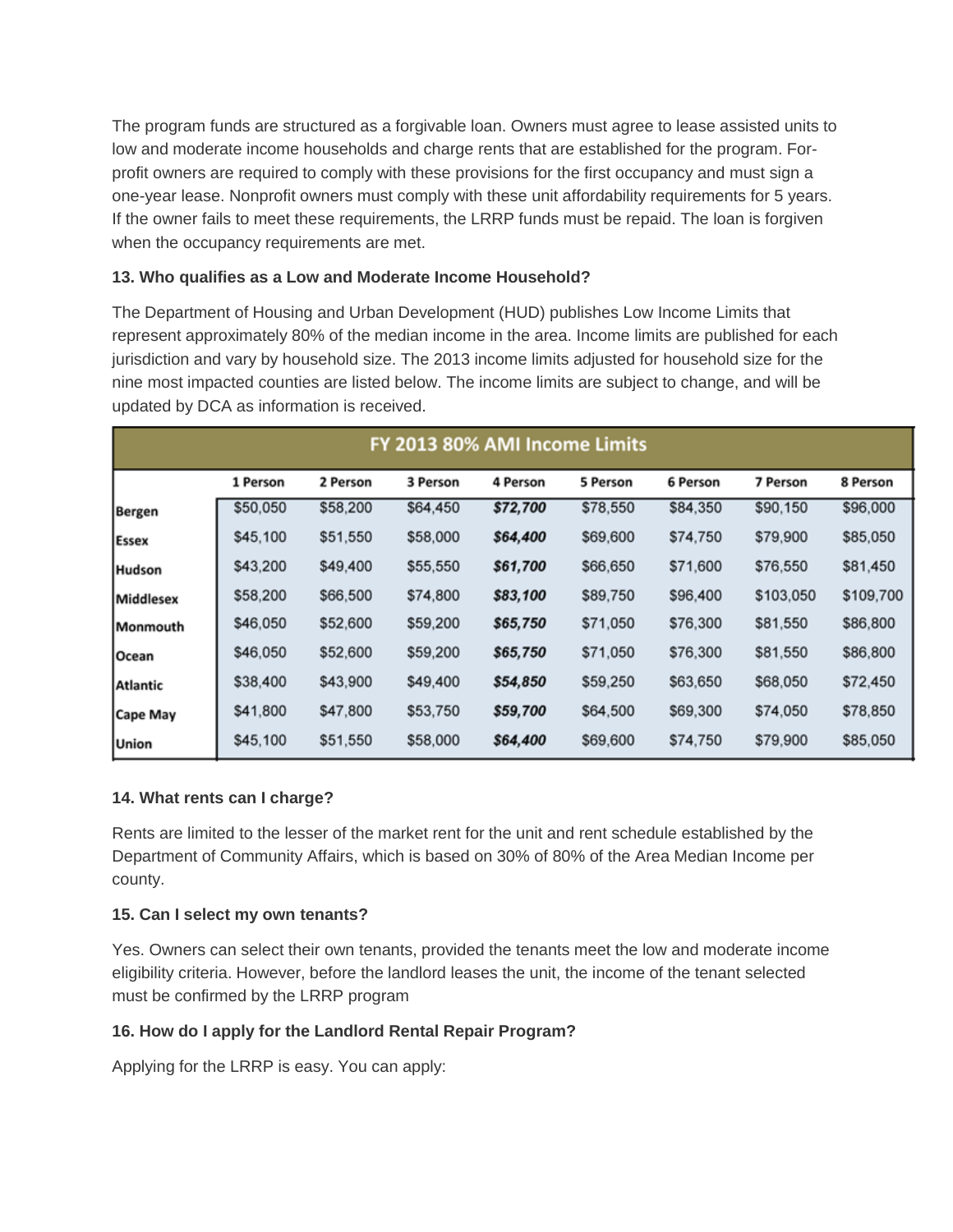- On line at renewjerseystronger.org if you need help while filling out the online application our Call Center can answer your questions [1 855-SANDYHM \(1-855-726-3946\).](tel:18557263946)
- By Phone: If you would prefer you can call our Call Center and a representative will complete the online application for you.
- In Person: Housing Recovery Centers are open in each of the nine counties. You can go to the Center to submit an application or get information about the program.

How you apply does not affect your status or the likelihood that your application will be selected for processing.

A final deadline for applications has not yet been established, but submitting your application as soon as possible is a good idea because LRRP applications will be considered first received, first processed.

# **17. How will the damage to my rental units be determined?**

The extent of damage will be determined using a combination of factors including damage records provided by FEMA inspection by the LRRP Construction Managers, and documentation provided by the landlord.

# **18. How is my award calculated?**

Program rules require that an owner does not receive more funds than needed. The maximum LRRP grant is \$50,000 for each damaged rental unit. It is intended to "fill in the gap" between the cost to repair the rental units and the funds you have available to make those repairs. The duplication of benefits analysis takes into consideration all of the funds the owner received to repair the damaged units including insurance, SBA assistance and any assistance from other sources, that were for repair of the structure. To determine the award, other sources of repair funds will be subtracted from the cost to repair, unless those funds were used to make repairs to the unit(s).

## **19. Who decides what repairs need to be made to my home?**

The LRRP Construction Managers will work with the owner to develop a scope of work that meets all required standards.

## **20. Can I select my own contractor to complete the construction work?**

Yes, LRRP owners may choose their own contractors. LRRP Construction Managers are available to assist owners who need help in finding and qualifying reliable contractors and the General Contractors who are pre-qualified for the RREM Program are available for use also.

# **21. When will I receive LRRP funds?**

After award, a closing meeting will be scheduled. As part of the closing process, if the cost of a unit is in excess of \$50,000, the owner's funds that are needed to pay for the cost of construction will be placed in an escrow account. Except in limited circumstances where the cost of the construction contract is less than \$50,000 for a unit and an Owner is eligible to be reimbursed for costs previously disbursed to a builder, an Owner does not directly receive the LRRP funds. In all other